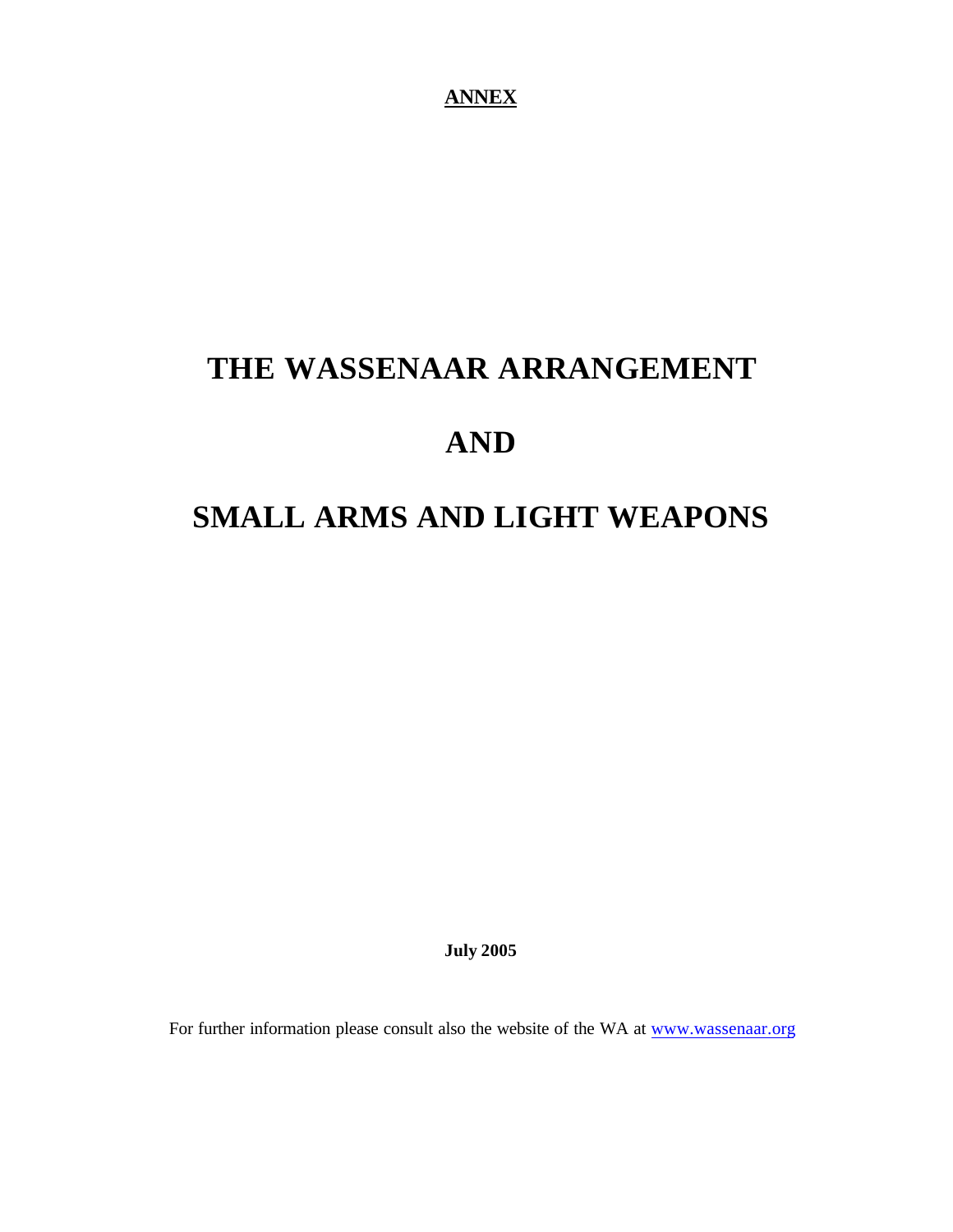# **TABLE OF CONTENTS**

# **Page**

| Elements for Effective Legislation on Arms Brokering adopted in 2003 11 |  |
|-------------------------------------------------------------------------|--|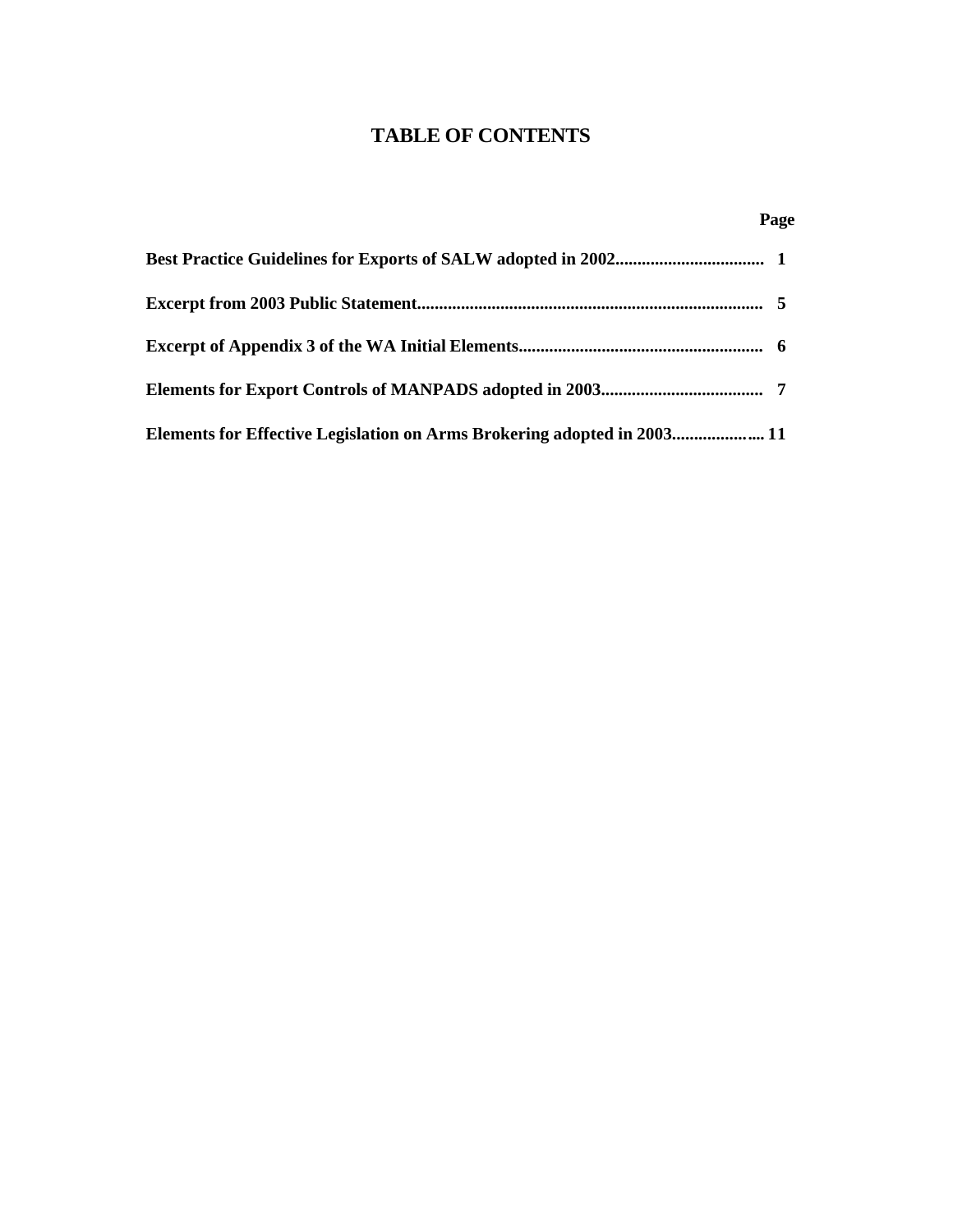# **Best Practice Guidelines for Exports of Small Arms and Light Weapons (SALW)**

(Agreed at the WA Plenary, December 2002)

## **I. Participating States of the Wassenaar Arrangement**,

*Having regard* to the Initial Elements of the Wassenaar Arrangement; and in particular the objectives of:

- (i) greater responsibility in transfers of conventional arms;
- (ii) the prevention of destabilising accumulations of such arms; and
- (iii) the need to prevent the acquisition of conventional arms by terrorist groups and organisations, as well as by individual terrorists;

*Bearing in mind* the 2001 UN Programme of Action to Prevent, Combat and Eradicate the Illicit Trade in SALW in All Its Aspects (UNPOA), and, where appropriate, the relevant provisions of the 2000 OSCE Document and other regional initiatives that Participating States are party to,

*Affirm* that they apply strict national controls on the export of SALW, as well as on transfers of technology related to their design, production, testing and upgrading,

### And agree that:

SALW exports will be evaluated carefully against the Wassenaar Arrangement Initial Elements and the Wassenaar document 'Elements for Objective Analysis and Advice Concerning Potentially Destabilising Accumulations of Conventional Weapons' and any subsequent amendments thereto. In particular:

1. Each Participating State will, in considering proposed exports of SALW, take into account:

- (a) The need to avoid destabilising accumulations of arms, bearing in mind the particular circumstances of the recipient country and its region;
- (b) The internal and regional situation in and around the recipient country, in the light of existing tensions or armed conflicts and details of the recipient within that country;
- (c) The record of compliance of the recipient country with regard to international obligations and commitments, in particular on the suppression of terrorism, and on the non-use of force, and in the field of nonproliferation, or in other areas of arms control and disarmament, and the record of respect for international law governing the conduct of armed conflict;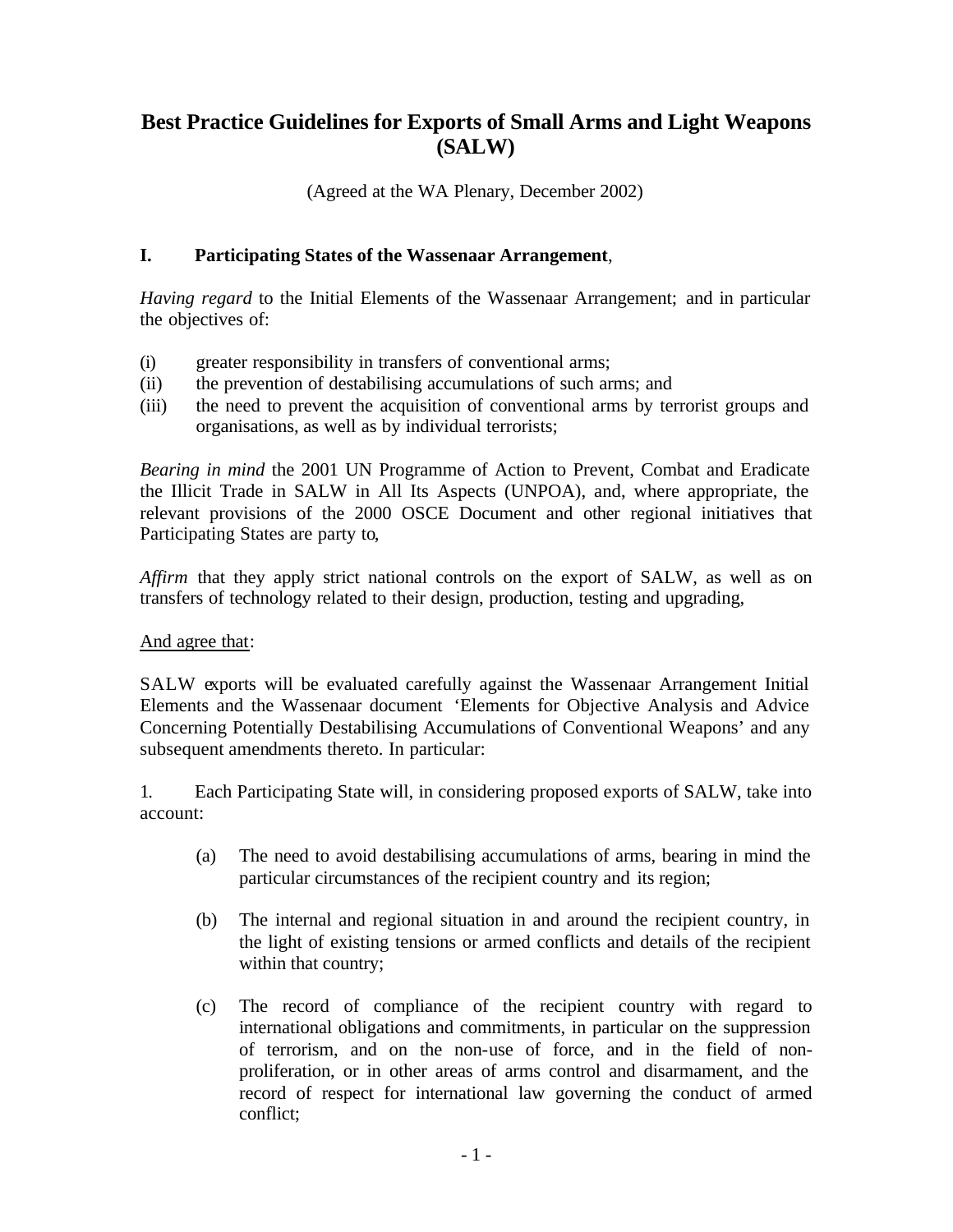- (d) The nature and cost of the arms to be transferred in relation to the circumstances of the recipient country, including its legitimate security and defence needs and to the objective of the least diversion of human and economic resources to armaments;
- (e) The requirements of the recipient country to enable it to exercise its right to individual or collective self-defence in accordance with Article 51 of the Charter of the United Nations;
- (f) Whether the transfers would contribute to an appropriate and proportionate response by the recipient country to the military and security threats confronting it;
- (g) The legitimate domestic security needs of the recipient country;
- (h) The requirements of the recipient country to enable it to participate in peacekeeping or other measures in accordance with decisions of the United Nations, OSCE or other relevant regional organisations with a peacekeeping mandate;
- (i) The respect for human rights and fundamental freedoms in the recipient country;
- (j) The risk of diversion or re-export in conditions incompatible with these Guidelines, particularly to terrorists.

2. Each Participating State will avoid issuing licences for exports of SALW where it deems that there is a clear risk that the small arms in question might:

- (a) Support or encourage terrorism;
- (b) Threaten the national security of other States;
- (c) Be diverted to territories whose external relations are the internationally acknowledged responsibility of another State;
- (d) Contravene its international commitments, in particular in relation to sanctions adopted by the Security Council of the United Nations, agreements on non-proliferation, small arms, or other arms control and disarmament agreements;
- (e) Prolong or aggravate an existing armed conflict, taking into account the legitimate requirement for self-defence, or threaten compliance with international law governing the conduct of armed conflict;
- (f) Endanger peace, create an excessive and destabilising accumulation of small arms, or otherwise contribute to regional instability;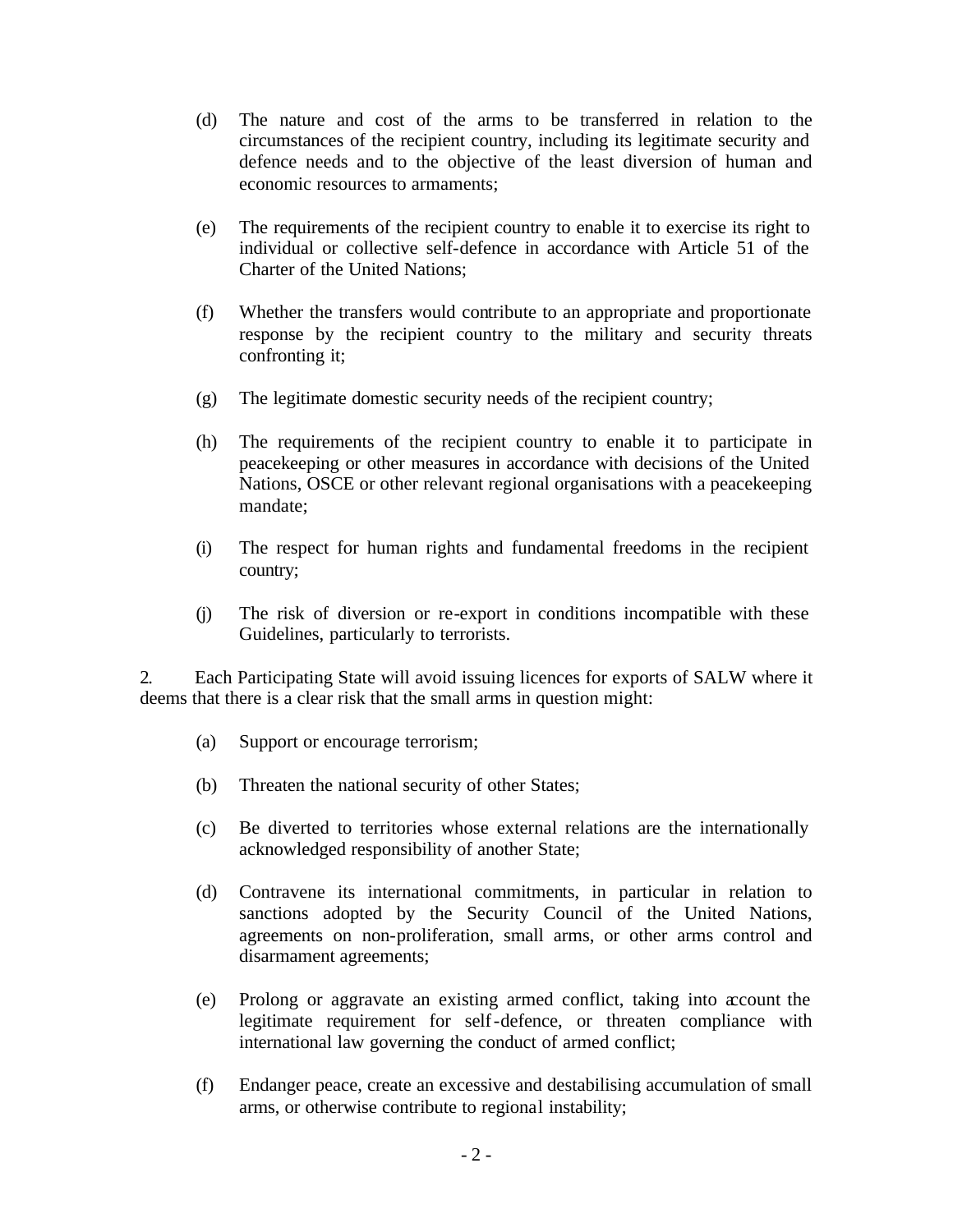- (g) Contrary to the aims of this document, be either re-sold (or otherwise diverted) within the recipient country, re-produced without licence, or be reexported;
- (h) Be used for the purpose of repression;
- (i) Be used for the violation or suppression of human rights and fundamental freedoms;
- (j) Facilitate organised crime;
- (k) Be used other than for the legitimate defence and security needs of the recipient country.

Furthermore,

3. Participating States agree to ensure, as far as possible, without prejudice to the rights of States to re-export SALW that they have previously imported, that the original exporting Participating State, in accordance with bilateral agreements, will be notified before re-export/re-transfer of those weapons.

4. Participating States agree that unlicensed manufacture of foreign-origin SALW is inconsistent with these Best Practice Guidelines.

5. Participating States will take especial care when considering exports of SALW other than to governments or their authorised agents.

# **II. In addition, The Participating States of the Wassenaar Arrangement,**

*Recognising* that uncontrolled flows of illicit SALW pose a serious threat to peace and security, especially in areas beset by conflicts and tensions;

*And noting* that poorly managed stocks of SALW, which are particularly liable to loss through theft, corruption or negligence, pose a similar threat;

### Agree that:

1. Participating States will take into account, as far as possible, the stockpile management and security procedures of a potential recipient, including the recipient's ability and willingness to protect against unauthorised re-transfers, loss, theft and diversion.

2. Participating States will support the following provisions concerning small arms marking, record keeping and co-operation: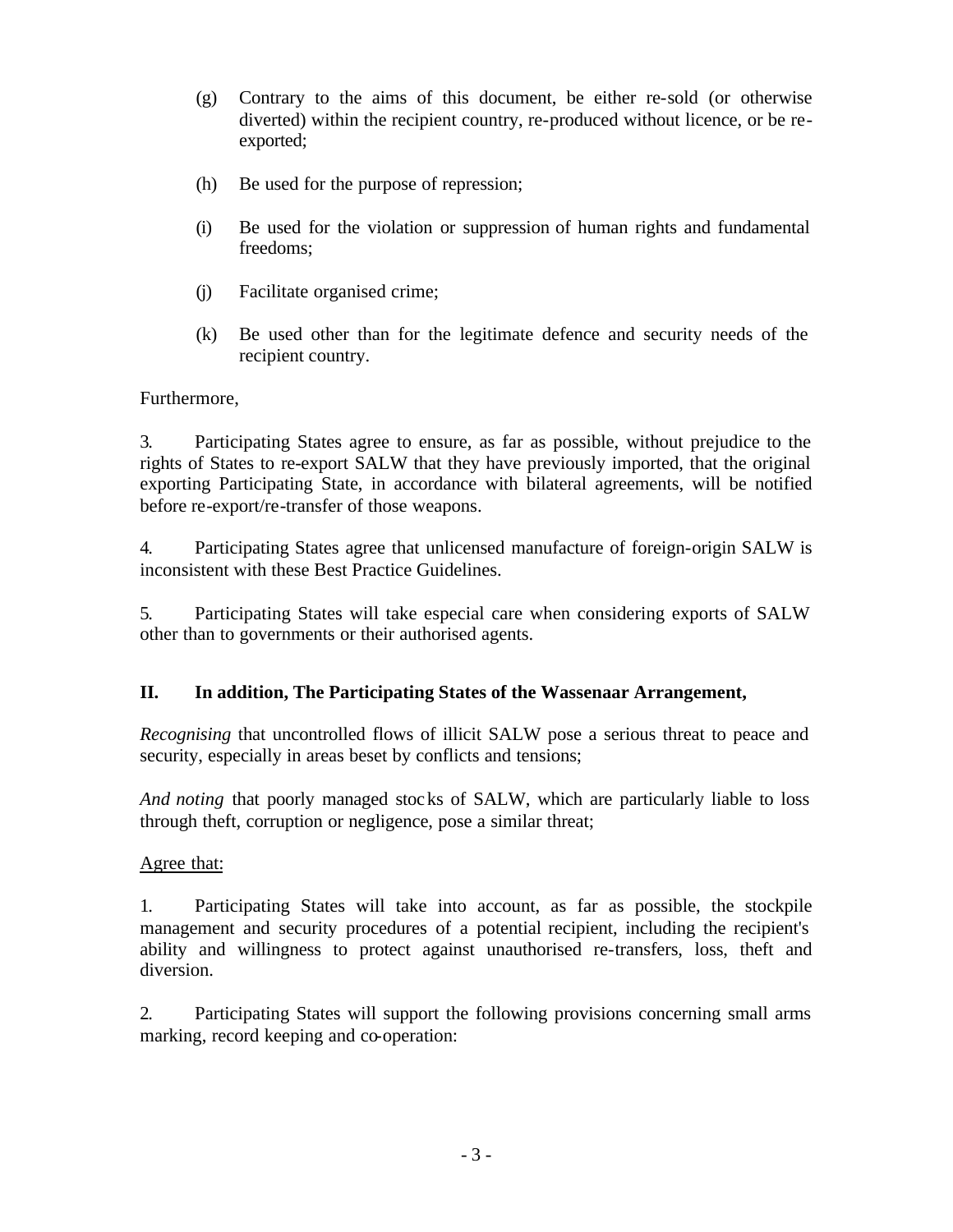(a) While it is for each Participating State to determine the exact nature of the marking system for SALW manufactured in or in use in its territory, Participating States agree to ensure that all small arms manufactured on their territory are marked in such a way as to enable individual small arms to traced.

The marking should contain information which would allow, at a minimum, identification of the year and country of manufacture, the manufacturer and the small arm's serial number which is unique to each weapon. All such marks should be permanent and placed on the small arms at the point of manufacture. Participating States will also ensure, as far as possible and within their competence, that all small arms manufactured under their authority outside their territory are marked to the same standard.

- (b) Should any unmarked small arms be discovered in the course of the routine management of their current stockpiles, they will destroy them, or, if those small arms are brought into service or exported, that they will mark them beforehand with an identifying mark unique to each small arm.
- (c) Each Participating State will ensure that comprehensive and accurate records of their own holdings of small arms, as well as those held by manufacturers, exporters and importers of small arms within their territory, are maintained and held as long as possible with a view to improving the traceability of small arms.
- (d) Participating States resolve to assist each other, on request, in their efforts to identify and trace SALW and ammunition, which have been determined as illicit by the requesting State. Such co-operation will occur on a confidential basis.
- 3. Further, each Participating State will:
	- (a) Ensure that these principles are reflected, as appropriate, in their national legislation and/or in their national policy documents governing the export of conventional arms and related technology.
	- (b) Consider assisting other Participating States in the establishment of effective national mechanisms for controlling the export of SALW.
	- (c) Put in place and implement adequate laws or administrative procedures to control strictly the activities of those that engage in the brokering of SALW and ensure appropriate penalties for those who deal illegally in SALW.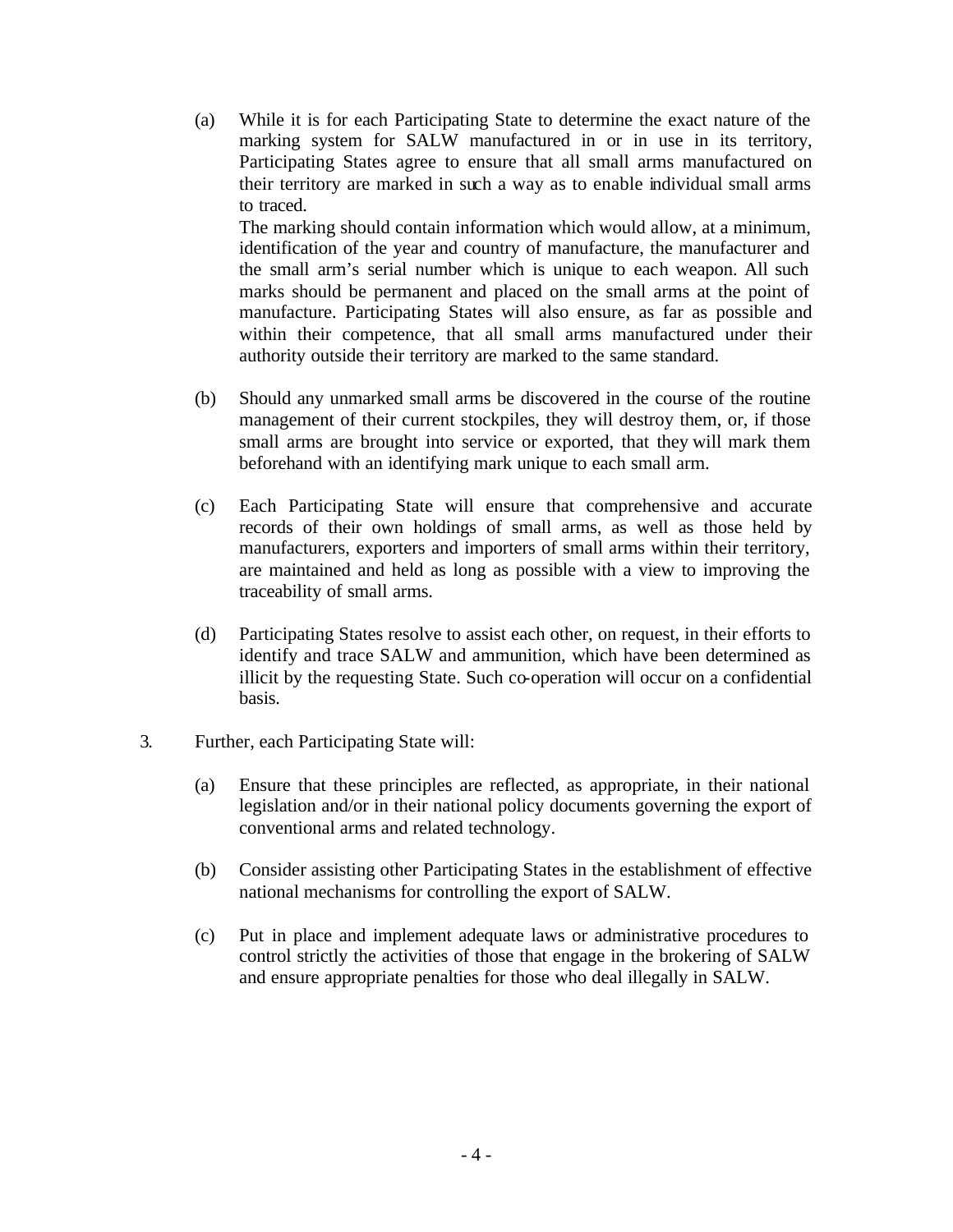#### **PUBLIC STATEMENT**

# **2003 PLENARY MEETING OF THE WASSENAAR ARRANGEMENT ON EXPORT CONTROLS FOR CONVENTIONAL ARMS AND DUAL-USE GOODS AND TECHNOLOGIES**

#### **Excerpt**

"The 2003 Plenary approved a number of major initiatives, which break important new ground for the Wassenaar Arrangement and make significant contributions to the fight against terrorism by means of WA export controls. These included tightening controls over Man Portable Air Defence Systems (MANPADS), agreeing to enhance transparency of small arms and light weapons (SALW) transfers, establishing elements for national legislation on arms brokering, and adopting end-use oriented controls encouraging member governments to impose export controls on certain unlisted items when necessary to support United Nations arms embargoes.

The agreement on small arms and light weapons (SALW) reflected concerns that these items can exacerbate regional conflicts and are among the weapons of choice for terrorists. Participating States agreed to expand the scope of mandatory reporting of arms transfers by adding a new category on SALW to Appendix 3 of the Initial Elements."<sup>∗</sup>

 $\overline{\phantom{a}}$ 

<sup>∗</sup> See page 6 of this compilation for the new Category on SALW.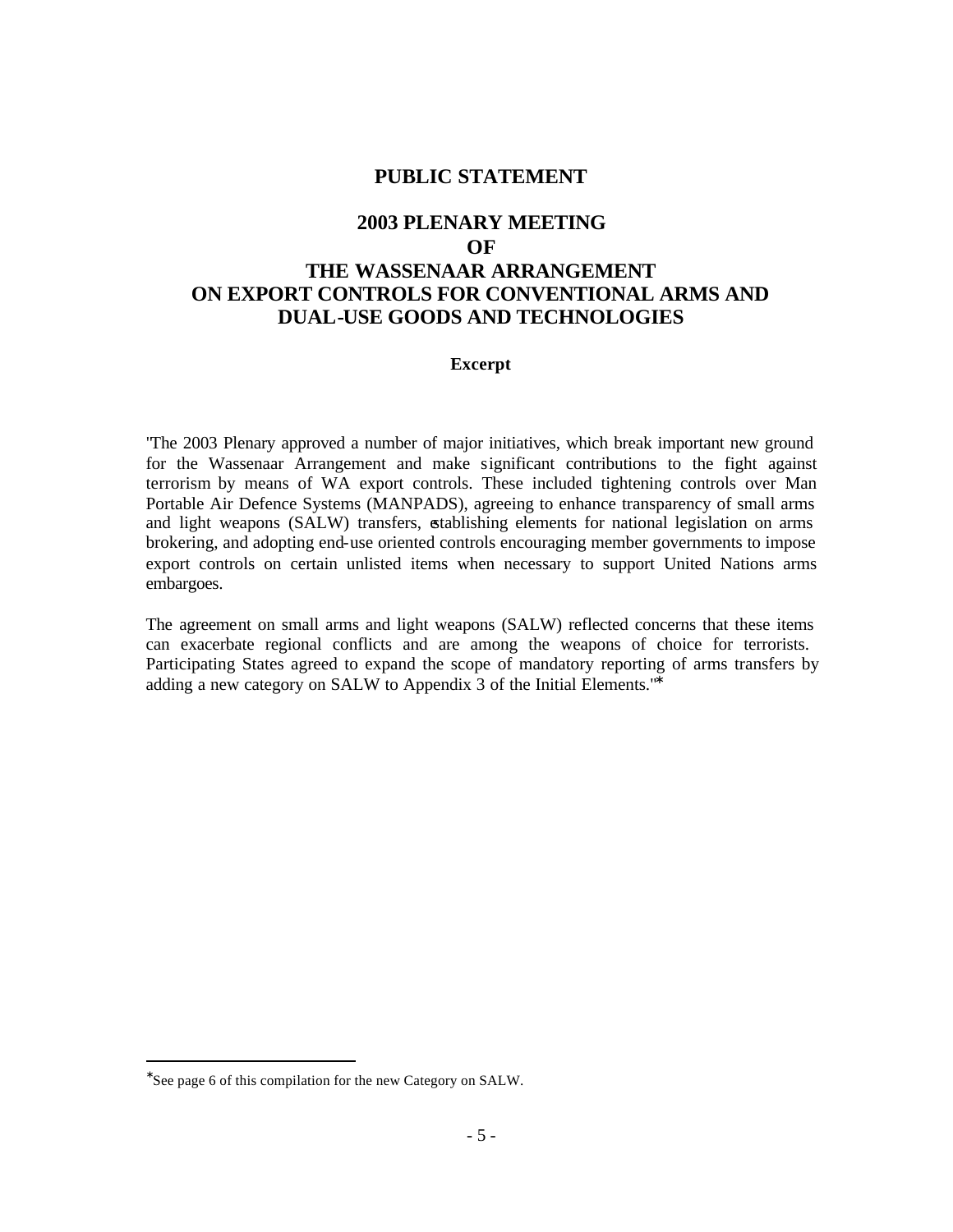### **Additions to Appendix 3**

# **of the** *Guidelines & Procedures, including the Initial Elements* **(agreed at the WA Plenary, December 2003)**

#### **Excerpt**

#### "**Specific Information Exchange on Arms Content by Category**

...

 $\overline{\phantom{a}}$ 

- 8. Small Arms and Light Weapons Man-Portable Weapons made or modified to military specification for use as lethal instruments of war
- 8.1 Small Arms broadly categorised for reporting purposes as: those weapons intended for use by individual members of armed forces or security forces, including revolvers and self-loading pistols; rifles and carbines; sub-machine guns; assault rifles; and light machine guns.
- 8.2 Light Weapons broadly categorised for reporting purposes as: those weapons intended for use by individual or several members of armed or security forces serving as a crew and delivering primarily direct fire. They include heavy machine guns; hand-held underbarrel and mounted grenade launchers; portable anti-tank guns; recoilless rifles; portable launchers of anti-tank missile and rocket systems; and mortars of calibre less than 75 mm.
- 8.3 Man-Portable Air-Defence Systems broadly categorised for reporting purposes as: surface -to-air missile systems intended for use by an individual or several members of armed forces serving as a crew."<sup>∗</sup>

<sup>∗</sup> WA Participating States exchange information every six months on deliveries of conventional arms set forth in eight categories of Appendix 3.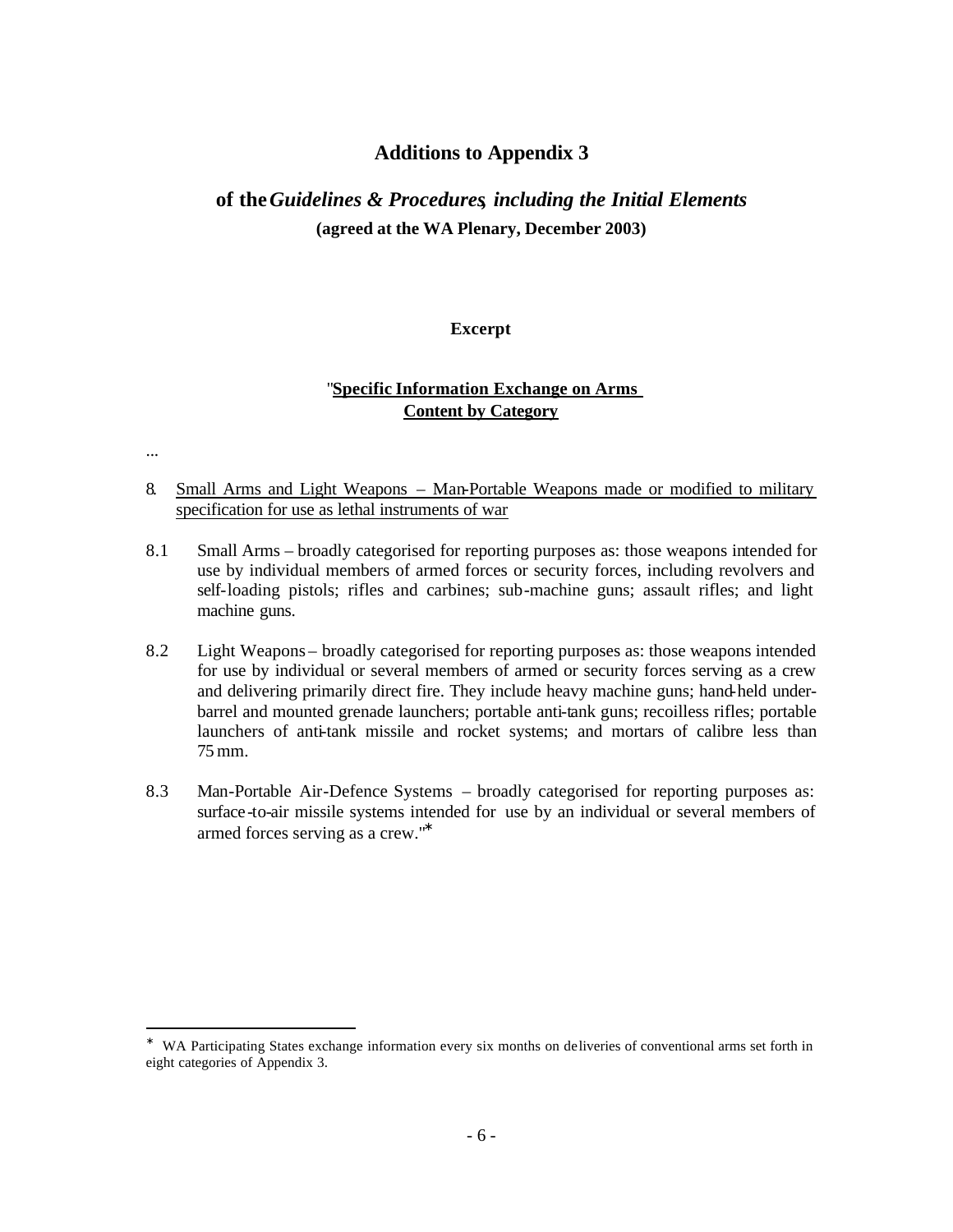# **Elements for Export Controls of Man-Portable Air Defence Systems (MANPADS)(1)**

(Agreed at the WA Plenary, December 2003)

Recognising the threats posed by unauthorised proliferation and use of Man-Portable Air Defence Systems, especially to civil aviation, peace-keeping, crisis management and antiterrorist operations, Participating States affirm that they apply strict national controls on the export of MANPADS.

#### 1. Scope.

 $\overline{a}$ 

- 1.1 These Elements cover:
	- a) surface-to-air missile systems designed to be man-portable and carried and fired by a single individual; and
	- b) other surface -to-air missile systems designed to be operated and fired by more than one individual acting as a crew and portable by several individuals.
- 1.2 National export controls apply to the international transfer or retransfer of MANPADS, including complete systems, components, spare parts, models, training systems, and simulators, for any purpose, by any means, including licensed export, sale, grant, loan, lease, co-production or licensing arrangement for production (hereafter "export"). The scope of export regulation and associated controls includes research, design, development, engineering, manufacture, production, assembly, testing, repair, maintenance, servicing, modification, upgrade, modernisation, operation, use, replacement or refurbishment, demilitarisation, and destruction of MANPADS; technical data, software, technical assistance, demonstration, and training associated with these functions; and secure transportation, storage. This scope according to national legislation may also refer to investment, marketing, advertising and other related activity.
- 1.3 Any activity related to MANPADS within the territory of the producing country is subject to national laws and regulations.
- 2. Control Conditions and Evaluation Criteria.
	- 2.1 Decisions to permit MANPADS exports will be made by the exporting government by competent authorities at senior policy level and only to foreign governments or to agents specifically authorised to act on behalf of a government after presentation of an official EUC certified by the Government of the receiving country.

<sup>(1)</sup> This document is a revision of "Elements for Export Controls of MANPADS" adopted in December 2000. To see the previous version, visit the WA website: www.wassenaar.org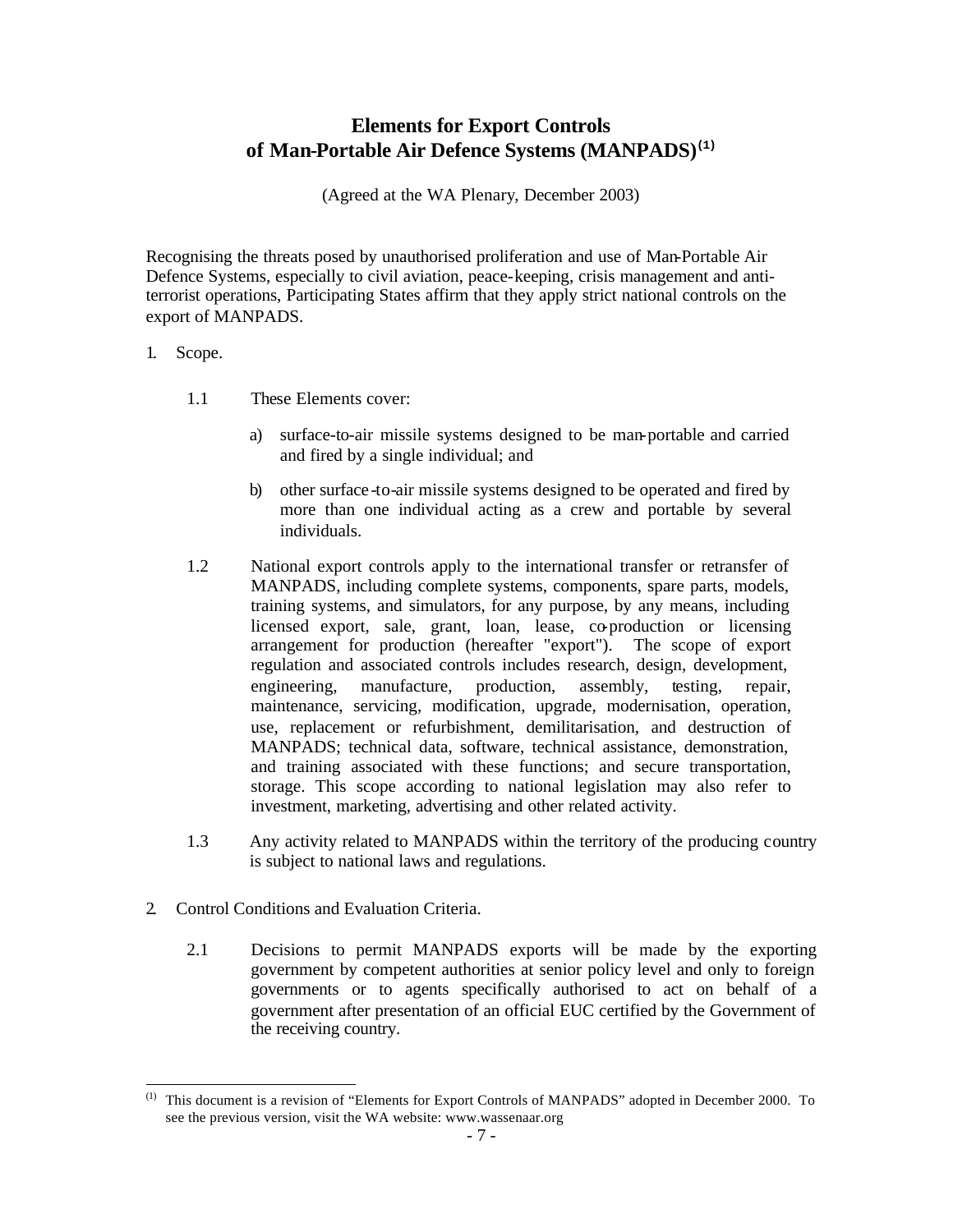- 2.2 General licences are inapplicable for exports of MANPADS; each transfer is subject to an individual licensing decision.
- 2.3 Exporting governments will not make use of non-governmental brokers or brokering services when transferring MANPADS, unless specifically authorised to on behalf of the government.
- 2.4 In order to prevent unauthorised use, producer countries will implement technical performance and/or launch control features for newly designed MANPADS as such technologies become available to them. Such features should not adversely affect the operational effectiveness of MANPADS for the legal user.
- 2.5 Exporting governments in the Wassenaar Arrangement will report transfers of MANPADS as part of the Arrangement's Specific Information Exchange reporting requirements.
- 2.6 MANPADS exports will be evaluated in the light of the Wassenaar Arrangement Initial Elements and the Wassenaar document "Elements for Objective Analysis and Advice Concerning Potentially Destabilising Accumulations of Conventional Weapons" and any subsequent amendments thereto.
- 2.7 Decisions to authorise MANPADS exports will take into account**:**
	- Potential for diversion or misuse in the recipient country;
	- The recipient government's ability and willingness to protect against unauthorised re-transfers, loss, theft and diversion; and
	- The adequacy and effectiveness of the physical security arrangements of the recipient government for the protection of military property, facilities, holdings, and inventories.
- 2.8 Prior to authorising MANPADS exports, the exporting government will assure itself of the recipient government's guarantees:
	- not to re-export MANPADS except with the prior consent of the exporting government;
	- to afford requisite security to classified material and information in accordance with applicable bilateral agreements, to prevent unauthorised access or compromise;
	- to inform promptly the exporting government of any instance of compromise, unauthorised use, loss, or theft of any MANPADS material.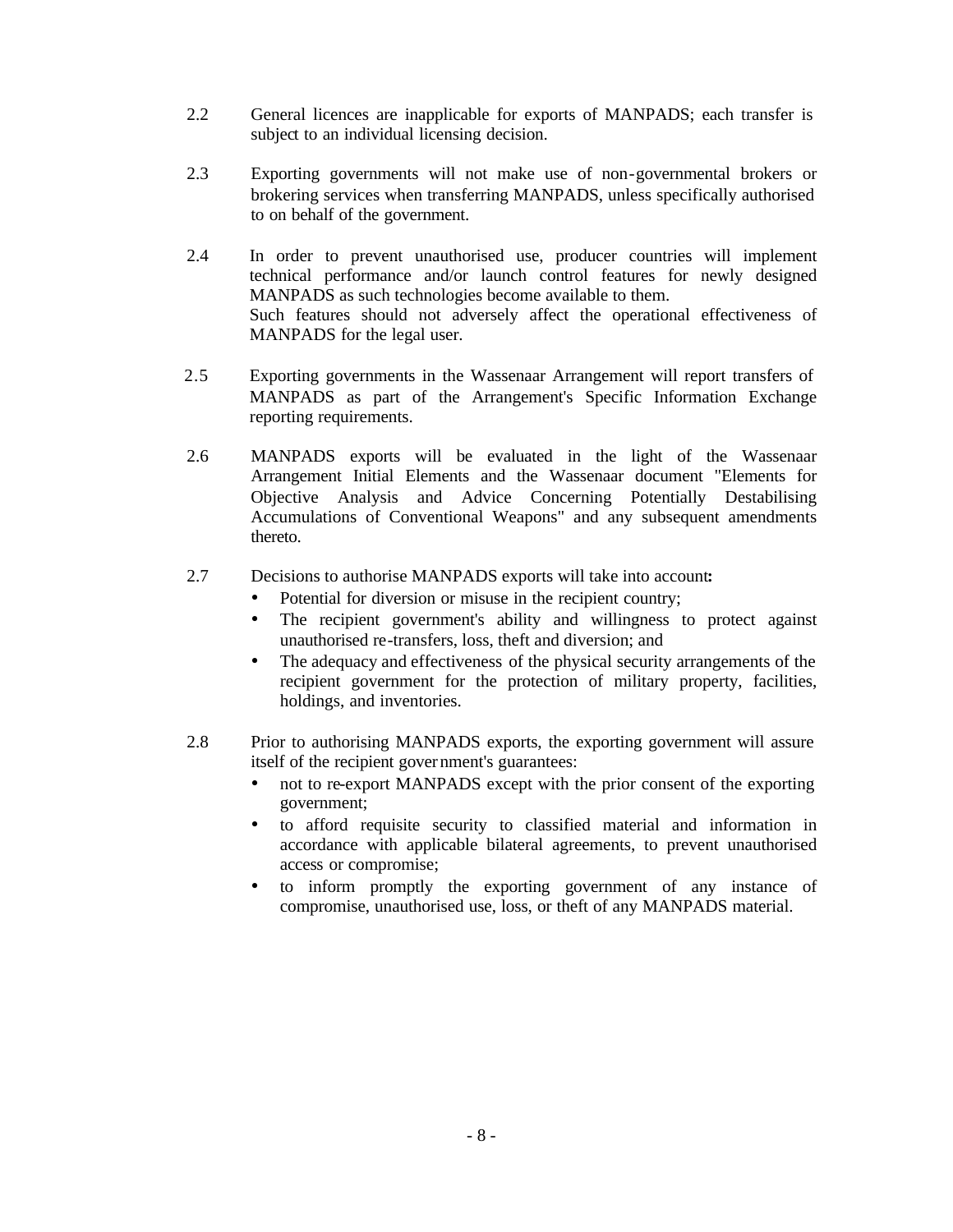2.9 In addition, the exporting government will satisfy itself of the recipient government's willingness and ability to implement effective measures for secure storage, handling, transportation, use of MANPADS material, and disposal or destruction of excess stocks to prevent unauthorised access and use. The recipient government's national procedure designed to attain the requisite security include, but are not limited to, the following set of practices, or others that will achieve comparable levels of protection and accountability:

- Written verification of receipt of MANPADS shipments.
- Inventory by serial number of the initial shipments of all transferred firing mechanisms and missiles, if physically possible; and maintenance of written records of inventories.
- Physical inventory of all MANPADS subject to transfer, at least once a month; account by serial number for MANPADS components expended or damaged during peacetime.
- Ensure storage conditions are sufficient to provide for the highest standards of security and access control. These may include:
	- -- Where the design of MANPADS permits, storing missiles and firing mechanisms in locations sufficiently separate so that a penetration of the security at one site will not place the second site at risk.
	- -- Ensuring continuous (24-hour per day) surveillance.
	- -- Establishing safeguards under which entry to storage sites requires the presence of at least two authorised persons.
- Transport MANPADS in a manner that provides for the highest standards and practices for safeguarding sensitive munitions in transit. When possible, transport missiles and firing mechanisms in separate containers.
- Where applicable, bring together and assemble the principal components typically the gripstock and the missile in a launch tube - only in the event of hostilities or imminent hostilities; for firing as part of regularly scheduled training, or for lot testing, for which only those rounds intended to be fired will be withdrawn from storage and assembled; when systems are deployed as part of the point defences of high priority installations or sites; and in any other circumstances which might be agreed between the receiving and transferring governments.
- Access to hardware and any related classified information will be limited to military and civilian personnel of the receiving government who have the proper security clearance and who have an established need to know the information in order to perform their duties. Any information released will be limited to that necessary to perform assigned responsibilities and, where possible, will be oral and visual only.
- Adopt prudent stockpile management practices that include effective and secure disposal or destruction of MANPADS stocks that are or become excess to national requirements.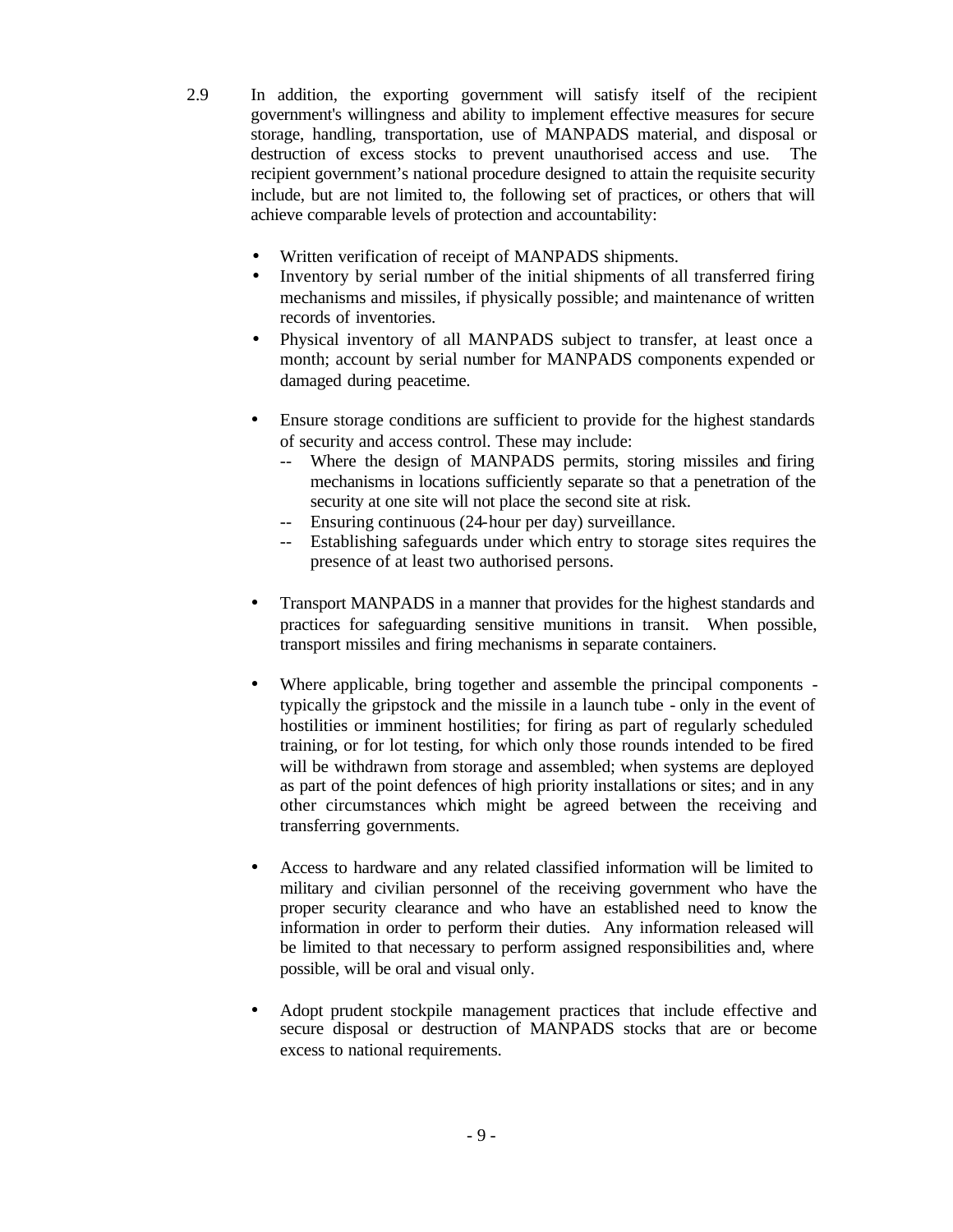- 2.10 Participating States will, when and as appropriate, assist recipient governments not capable of executing prudent control over MANPADS to dispose of excess stockpiles, including buying back previously exported weapons. Such measures are subject to a voluntary consent of the exporting government and the recipient state.
- 2.11 Exporting governments will share information regarding potential receiving governments that are proven to fail to meet the above export control guarantees and practices outlined in paragraphs 2.8 and 2.9 above.
- 2.12 To enhance efforts to prevent diversion, exporting governments will share information regarding non-state entities that are or may be attempting to acquire MANPADS.
- 3*.* Participating States will ensure that any infringement of export control legislation, related to MANPADS, is subject to adequate penalty provisions, i.e. involving criminal sanctions.
- 4. The Participating States will exchange information and review progress related to the implementation of these steps regularly.
- 5. Participating States agree to promote the application of the principles defined in these Elements to non-Wassenaar members.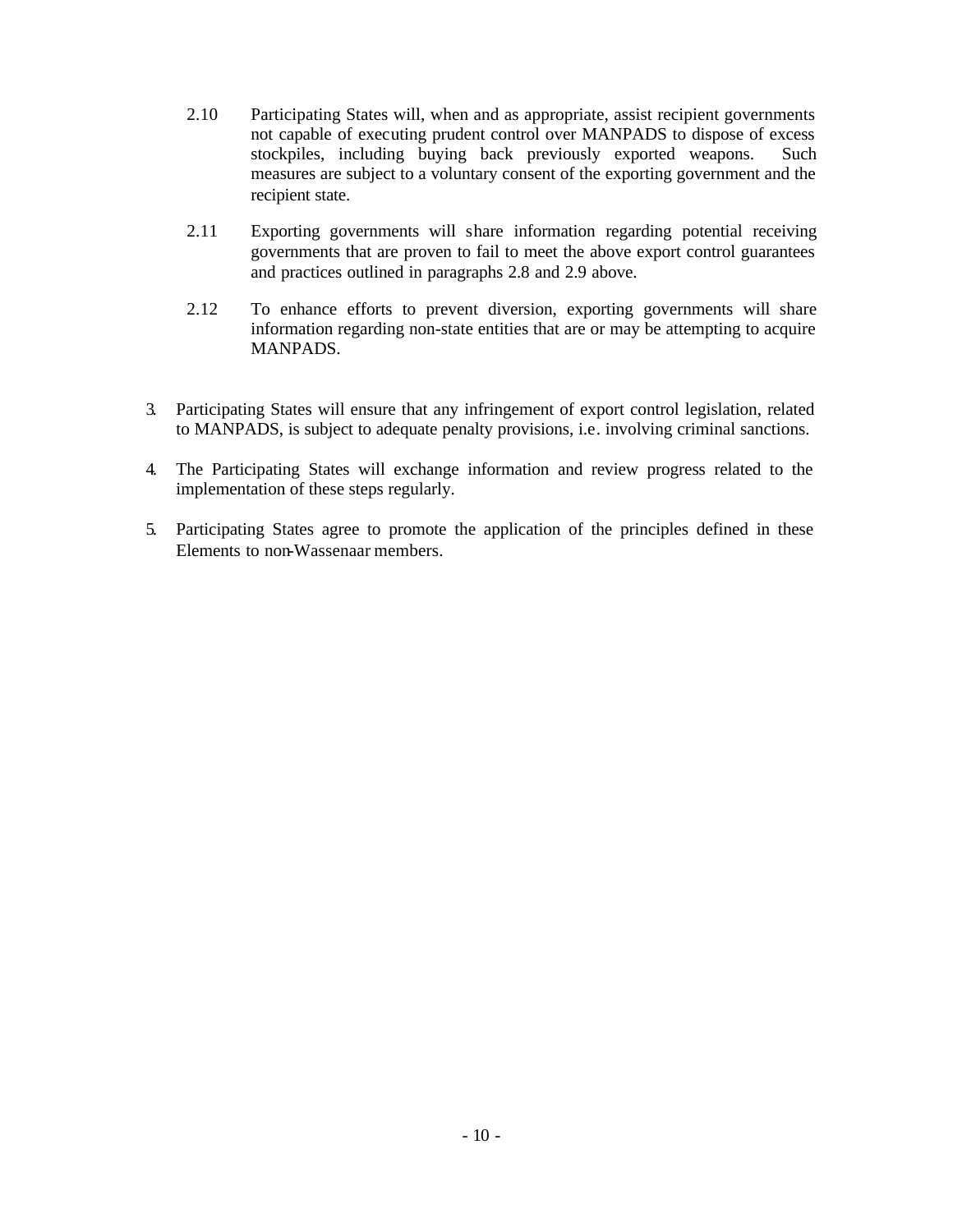## **Elements for Effective Legislation on Arms Brokering**

(Agreed at the WA Plenary, December 2003)

#### **The Participating States of the Wassenaar Arrangement,**

**with reference** to the Initial Elements and Participating States' fulfilment of the objectives and intentions of the Wassenaar Arrangement, in particular the objectives of:

- greater responsibility in transfers of conventional arms:
- the prevention of destabilising accumulations of conventional arms;
- the need to prevent the acquisition of conventional arms by terrorist groups and organisations, as well as by individual terrorists;

**Bearing in mind** the "Statement of Understanding on Arms Brokerage", the "Best Practice Guidelines for Exports of Small Arms and Light Weapons" as adopted by the 2002 Wassenaar Plenary Meeting and the "Elements for Export Controls of Man-Portable Air Defence Systems (MANPADS)" as adopted by the 2003 Wassenaar Plenary Meeting;

**Recognising** international commitments such as the 2001 "UN Programme of Action to Prevent, Combat and Eradicate the Illicit Trade in SALW in All its Aspects", and the relevant provisions of the 2000 OSCE Document and other regional initiatives that Participating States are party to, **and**

the statement of the President of the UN Security Council of 31 October, 2002 (on behalf of the Council) stressing the importance of further steps to enhance co-operation on the regulation of brokering activities;

**Affirming** that the purpose of these efforts is to avoid circumvention of the diectives of the Wassenaar Arrangement and UNSC arms embargoes by creating a clear framework for lawful brokering activities, and to enhance co-operation and transparency between Participating States;

**Affirming** also that they apply strict and comprehensiv e national controls on the transfer of conventional arms in order to contribute to regional and international security and stability,

#### **agree to**

strictly control the activities of those who engage in the brokering of conventional arms by introducing and implementing adequate laws and regulations. Applications for licences or authorisations should be carefully assessed in accordance with the principles and objectives of the Wassenaar Arrangement Initial Elements, the Wassenaar document "Elements for Objective Analysis and Advice concerning Potentially Destabilising Accumulations of Conventional Weapons" and any subsequent amendments thereto and, where applicable, the "Best Practice Guidelines for Exports of Small Arms and Light Weapons" and the "Elements for Export Controls of Man-Portable Air Defence Systems (MANPADS)". In order to ensure a common WA policy on arms brokering, each Participating State should include, consistent with its national legislation and practices, the following measures in its nationa l legislation on arms brokering: